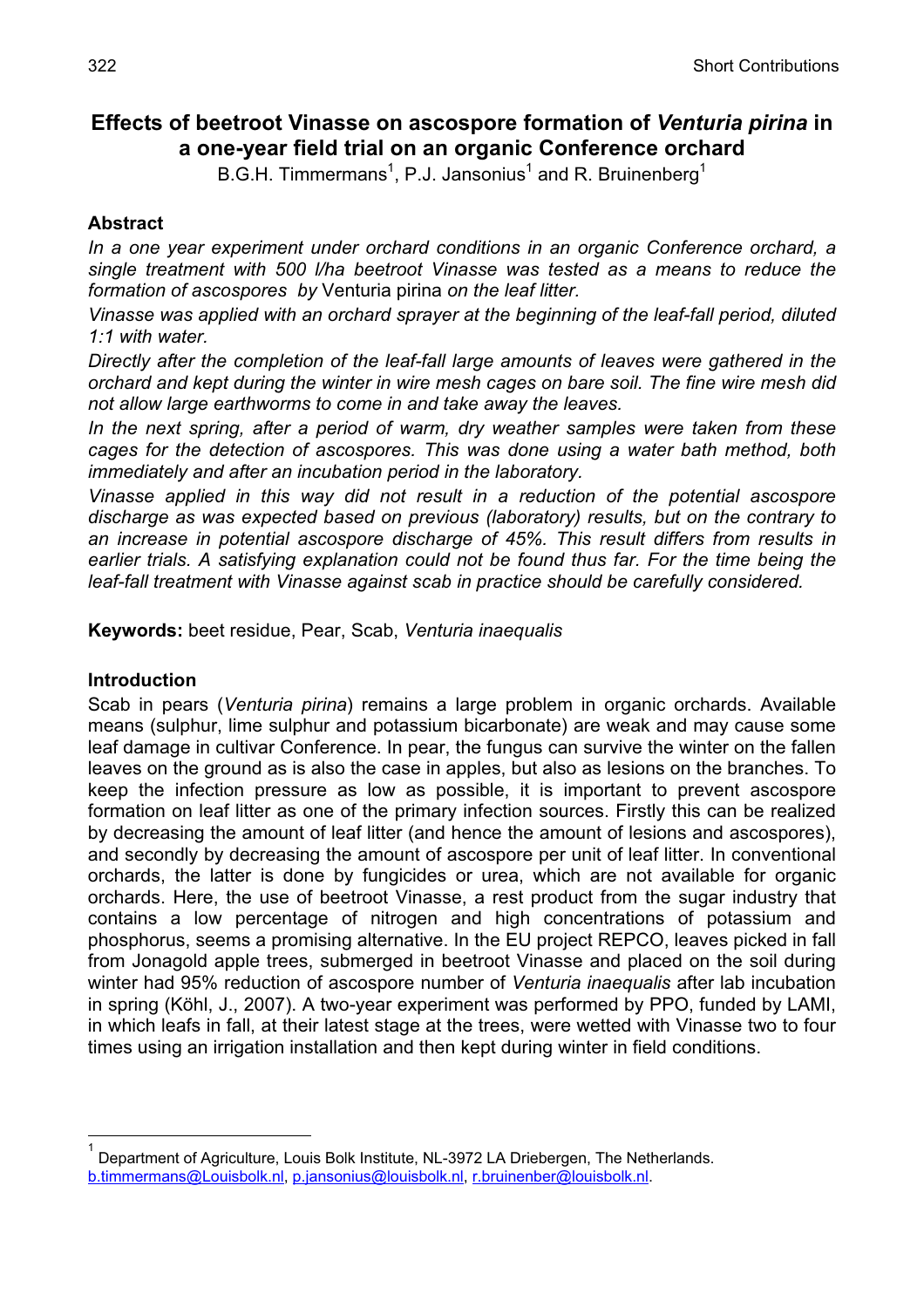Ascospore counting was done after lab incubation in spring and comparable decreases in ascospore production were measured (not published yet). In the current project we tried to translate and upscale the use of beetroot Vinasse into a measure to decrease potential ascospore discharge in Conference in practice.

## **Material and Methods**

The experiment was done in an organic orchard with Conference pear trees, in 4 repetitions, each containing 8 measurement trees. Two treatments were tested: a control treatment and a treatment in which the leaves were sprayed with beetroot Vinasse.

Beetroot Vinasse was sprayed once, with a dose of 500 litre Vinasse mixed with 500 litre water per ha, on 28 October 2008. This was the beginning of the leaf-fall, and at the moment of spraying the pear trees had lost around 5% of their leaves. The spraying was not done earlier to prevent damage to leaves that were still green as much as possible, and not later because the fluid covers all leaves easier if they are still at the tree. The spraying was done during an afternoon, with almost no wind and dry weather conditions. The product was well visible on the leaves, and coverage seemed homogenously, in the form of droplets due to the viscosity of the mix. In the days after spraying, the weather remained dry. The fallen leaves of the eight measurement trees in each field were collected almost completely, resulting in 3 kg leaves per field, and placed in wire mesh cages with a small mesh at the bottom that prevented earthworms from entering. The mesh cages were kept in the field during the winter, and in spring transported to another location near the measurement laboratory, where they were kept in an identical way. In spring, during a heavy rain shower a plastic foil was placed at 50 cm height above the mesh cages, to prevent ascospore discharge.

After a period of warm and dry weather (around 20°C during the day) leaves in each mesh cage were sampled (sampling dates 15-4-2009 and 22-4-2009): first, the dried-out top layer of leaves was gently shifted to the side, then the loose and slightly moist leaves underneath were mixed and a 25 g sample was taken from each mesh cage. The wet and compacted lowest level of leaf litter was not sampled. Leaves sampled on the second sampling date were incubated at room temperature in trays lined with wet tissue and covered with a plastic sheet for one week.

Measurement of the ascospore number was done in a method according to Kollar (2000): the 25 g leaf material from each mesh cage was put into 1 l glass jars and submerged in 500 ml demineralised water, in which the leaves were shaken for 1 hour. Then, the material was poured out of the pots and sieved with a 0.25 mm sieve to remove the course material and subsequently with a 53 µm sieve to remove finer detritus. The filtrate was placed in a centrifuge for 5' at 3300 rpm. The supernatant was pipetted into 1 ml of water and kept at -20°C until counting, that was done on subsamples in a Bürker counting chamber under a microscope at 400x magnification.

For the leaves that were sampled on the first sampling date, 2 subsamples were counted for each concentrate, and for leaves that were sampled on the second sampling date it was decided to increase this number to 3 subsamples for each concentrate.

All statistics were done with Genstat (version 11.1.0.1575).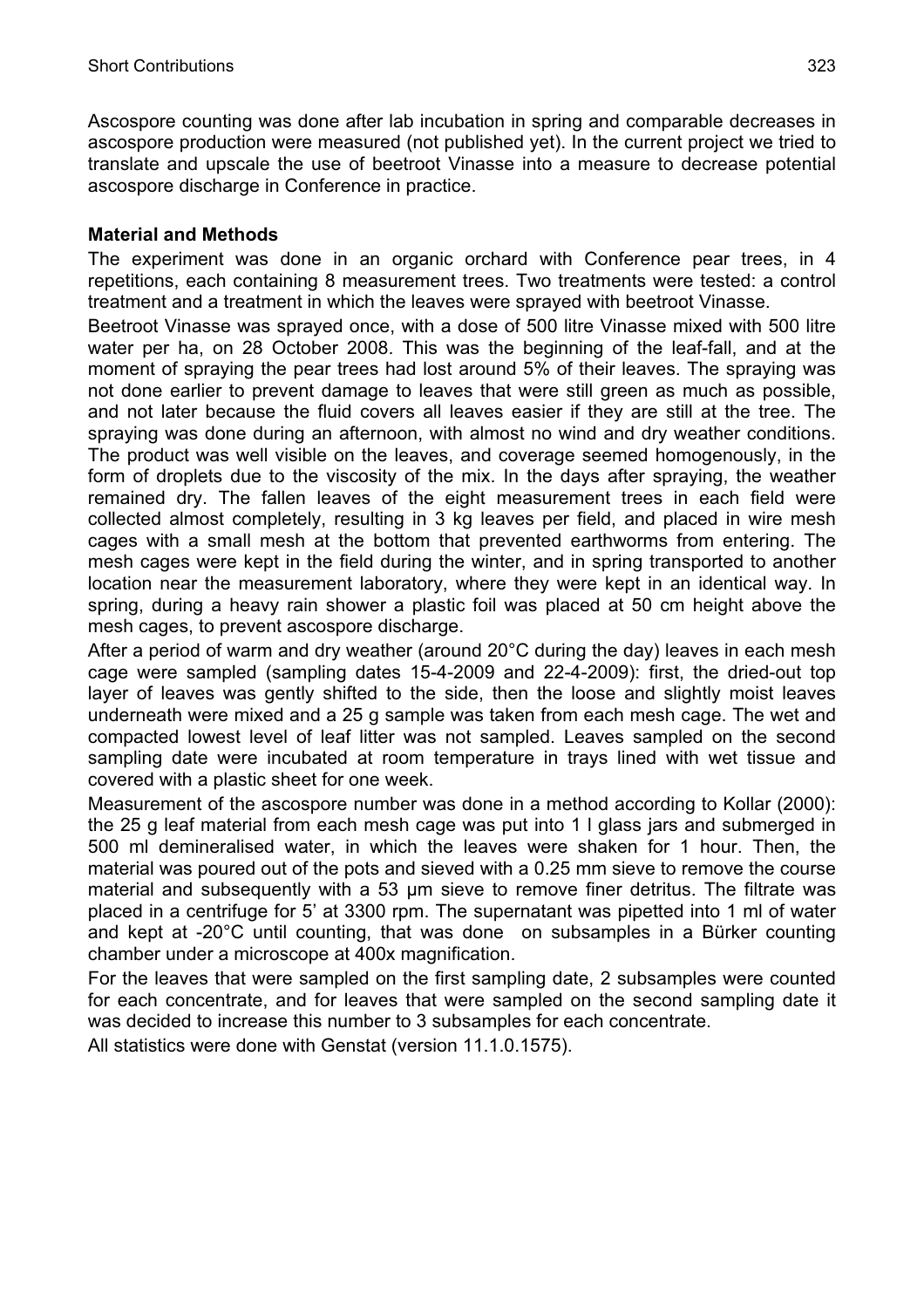#### **Results**

After spraying pear trees with beetroot Vinasse the leaves coloured brown directly, skipping the normal stages of yellow and orange, whereas leaves at trees in de not sprayed treatments showed the normal coloration process as is seen in autumn. No effects were noticed on the leaf formation in the spring after spraying.

Strikingly, the number of ascospores measured on the leaves after spraying with beetroot Vinasse was higher at both sampling dates, compared to the number of ascospores per gram dry leaf in the control treatment without spraying (Figure 1). The increase was not significant for the first sampling date, when total number of ascospores was lower, probably due to the fact that there had been no additional inoculation period. For the second sampling date, the number of ascospores was 45% higher on leaf litter that was sprayed with beetroot Vinasse, and the result was significant (p=0.029).



Figure 1: The number of ascospores measured at two sampling dates at the leaves in the mesh cages. Letters indicate a significant difference on the second sampling date (P=0.029), and the arrows with percentages indicate the relative increase in ascospore number. Error bars indicate standard error of the mean.

#### **Discussion**

Clearly, the results show that in our experiment the treatment with beetroot Vinasse did not result in a decrease of ascospore formation, but resulted inn an increase instead. This seems contradictory to findings in other projects for *Venturia inaequalis* on apple (Köhl, 2007), in which Vinasse decreased ascospore formation almost comparable to the use of urea. In an other experiment, Pfeiffer *et al*. (2004) found a large increase of ascospore potential in apple leaf samples treated with a 3% Vinasse solution for *Venturia inaequalis*. Of course, we realize that this is a much lower concentration that the 50% solution we used. The most probable explanation for the differences in the results of the REPCO experiment (Köhl, 2007) and the experiment in pear that we presented is the variability in the quality of beetroot Vinasse. For example it can be speculated that it is the high salinity